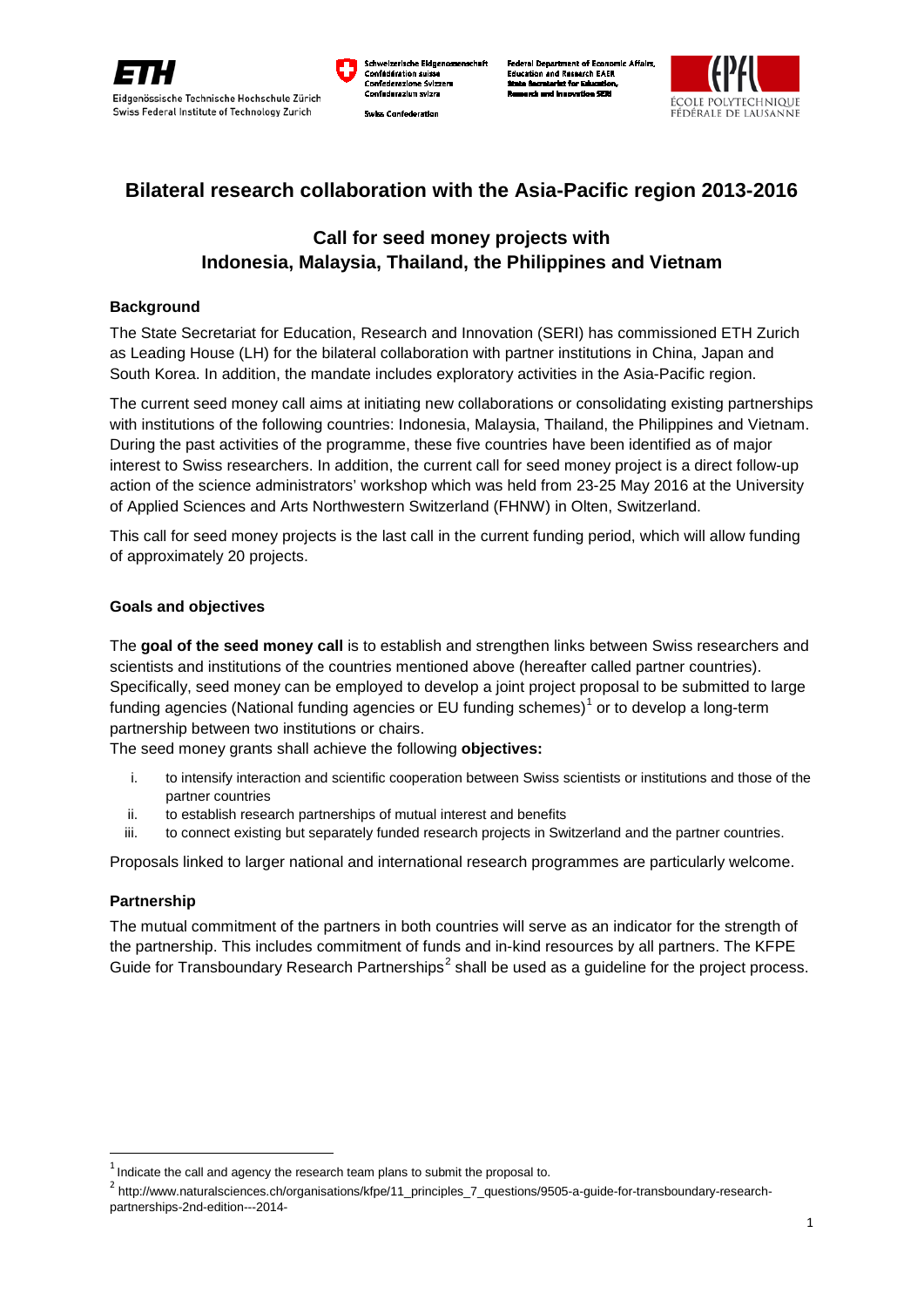

sche Eidar e Svizze tment of Economic Affairs h EAER



# **Eligibility**

The call is open for activities in all scientific disciplines and fields of research.

All scientists of federal and cantonal universities, universities of applied sciences and universities of teachers' education, as well as public research institutions<sup>[3](#page-1-0)</sup> are eligible to apply. Applications by doctoral students must be submitted by their supervisors. The Swiss scientist is the main applicant.

Research partners must be scientists affiliated to a university or a public research institute from one of the countries mentioned above. The principal investigator must hold a faculty or senior scientist position or a doctoral degree (Ph.D. or equivalent) with several years of research experience.

## **Funding and Budgeting**

The maximum amount for a seed money grant is **10,000 CHF**. The grant will be disbursed in two instalments: 80% after signing the grant contract and 20% after approval of the final report. A detailed budget is required when submitting the project proposal. Budgeted expenses must be justified and related to the proposed research activities. A financial contribution of each partner is expected and must be made explicit in cash and in-kind.

### **Application**

The main applicant must be employed at one of the above mentioned Swiss institutions. Applications shall be submitted in electronic format to Patricia Heuberger, ETH Zurich [\(patricia.heuberger@sl.ethz.ch\)](mailto:patricia.heuberger@sl.ethz.ch).

#### **Timeline**

| Deadline for submission:         | 1 September 2016 |
|----------------------------------|------------------|
| Evaluation and funding decision: | September 2016   |
| Notification:                    | 15 October 2016  |
| Latest project start date:       | December 2016    |
| Project duration:                | Up to 12 months  |

#### **Evaluation and selection**

Applications will be assessed by an evaluation panel and notified by ETH Zurich or EPFL in case of projects with Vietnamese partners. The evaluation is based on the following criteria (not listed in order of priority):

- Scientific and technological merit of the anticipated outcomes
- Originality and feasibility of the proposed activity
- Expertise and complementarities of the partner laboratories/institutes and the applicants
- Contributions by all involved partners, including funding and in-kind contributions
- Potential for long-term collaboration and follow-up activities
- **Promotion of young and female researchers**

#### **Reporting**

The Swiss main applicant is responsible for administrating the funds and for reporting. He or she must submit a final scientific and financial report one month after the termination of the seed money project. Latest deadline for reporting is December 2017.

<span id="page-1-0"></span><sup>3</sup> <http://www.sbfi.admin.ch/themen/01367/01679/index.html?lang=de>  $\overline{a}$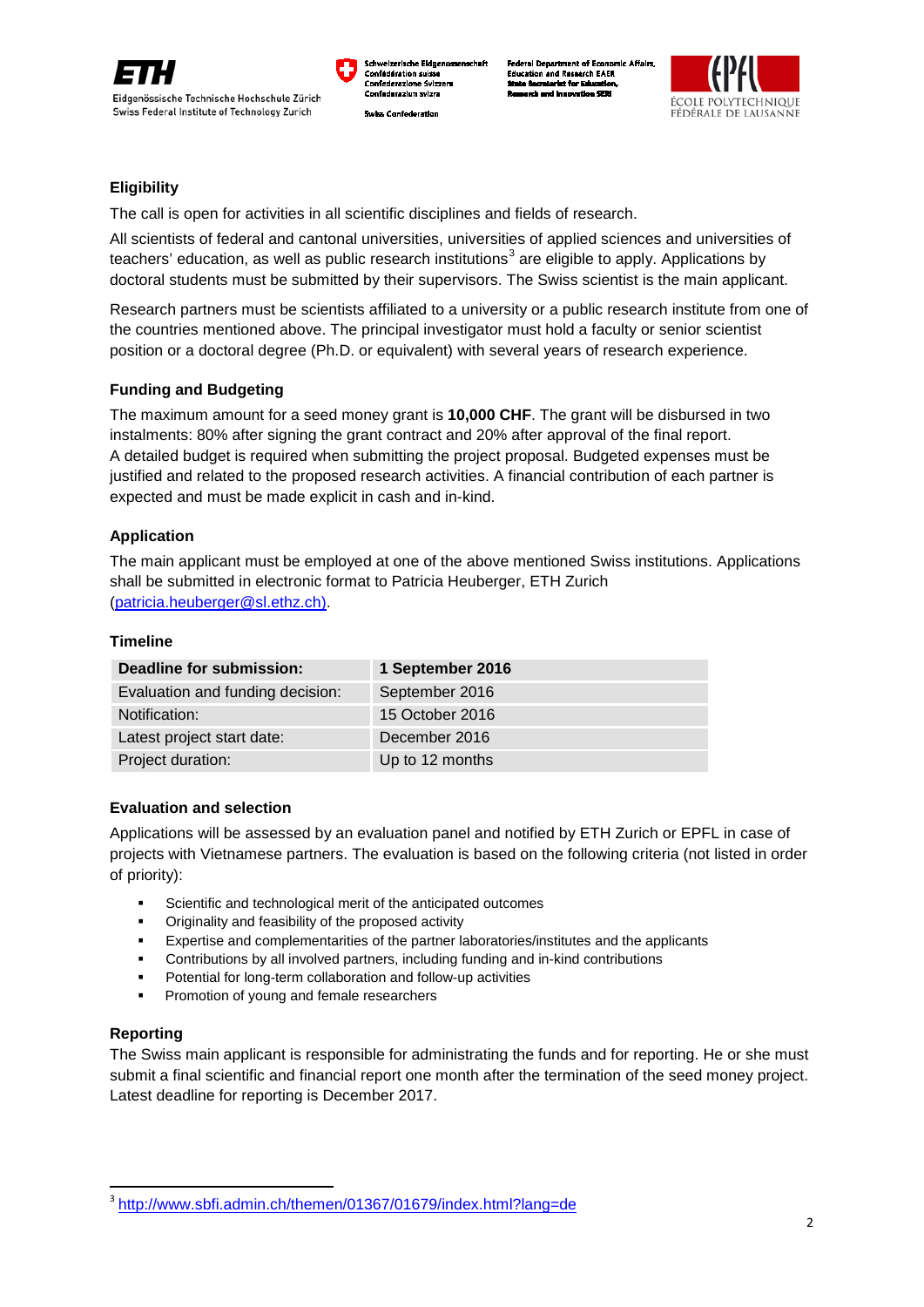

Eidgenössische Technische Hochschule Zürich Swiss Federal Institute of Technology Zurich



**Swiss Confederation** 

Federal Department of Economic Affairs,<br>Education and Research EAER<br>State Secretariat for Education,



# **Contact**

Patricia Heuberger-Meyer Programme Manager ETH Global HG E 68.1 Rämistrasse 101 8092 Zurich **Switzerland** phone: +41 (0)44 632 56 13 e-mail: [patricia.heuberger@sl.ethz.ch](mailto:patricia.heuberger@sl.ethz.ch)[mailto:](mailto:patricia.heuberger@sl.ethz.ch) www: [www.global.ethz.ch](http://www.global.ethz.ch/)

**Annex: Application form**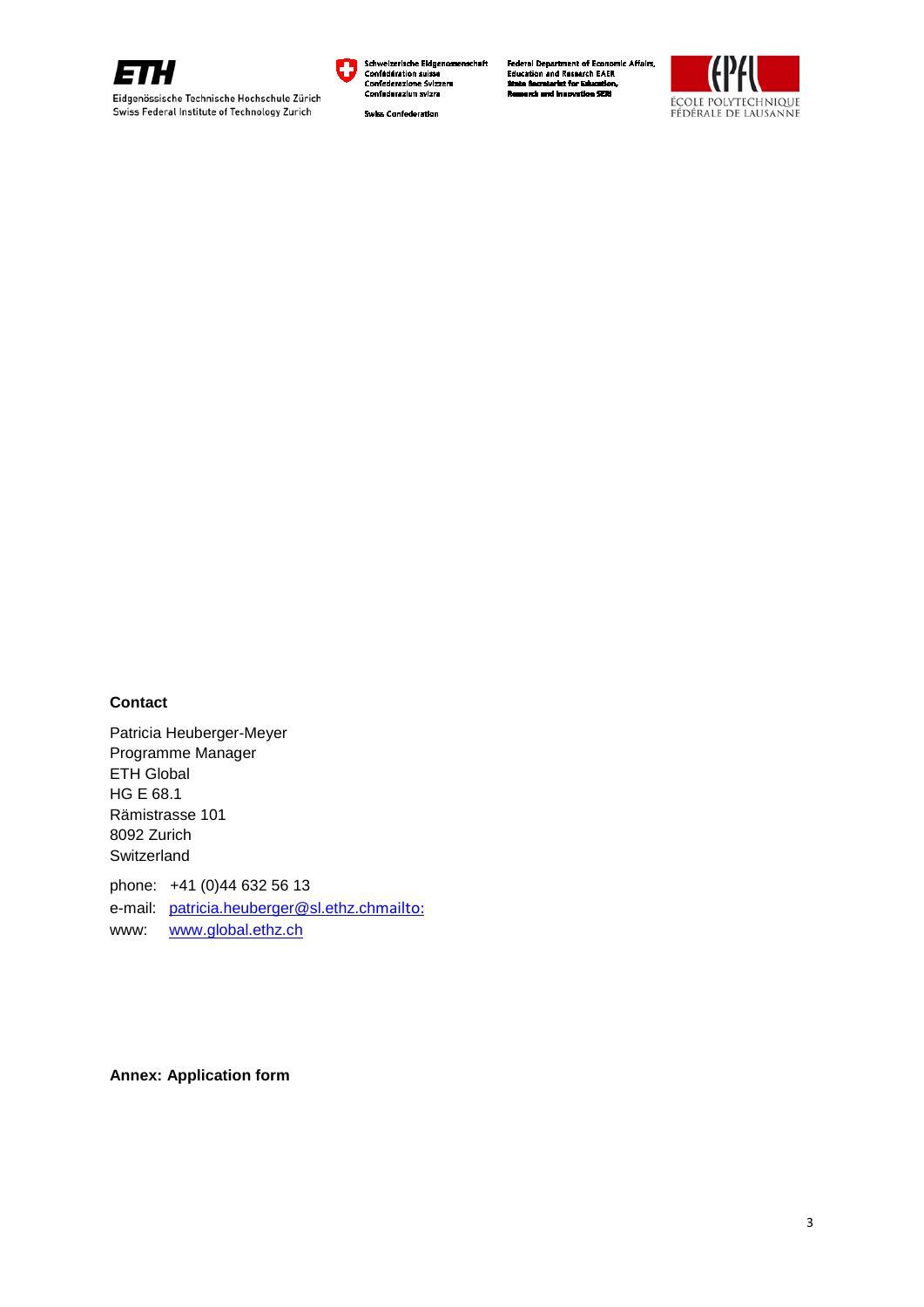



Federal Department of Economic Affairs,<br>Education and Research EAER tment of Econon<br>| Research EAER<br>|at for Education,<br>|nnovation SERI



# **Bilateral research collaboration with the Asia-Pacific region 2013-2016**

# **SEED MONEY PROJECT APPLICATION FORM**

# **PART 1: General information**

| Partner country                  |  |
|----------------------------------|--|
| Project title                    |  |
| Swiss institution                |  |
| Partner institution              |  |
| Keywords                         |  |
| Intended start date              |  |
| Duration <sup>4</sup> (months)   |  |
| Total funding requested (in CHF) |  |

*I hereby confirm that all the information given in this application and the attachments is correct to the best of my knowledge.* 

----------------------------------- ----------------------------------------------------

Place, Date **Place**, Date **Swiss main applicant** 

------------------------------------ ----------------------------------------------------

Place, Date **Main partner from partner institution**

<span id="page-3-0"></span> $<sup>4</sup>$  Up to 12 months</sup>  $\overline{a}$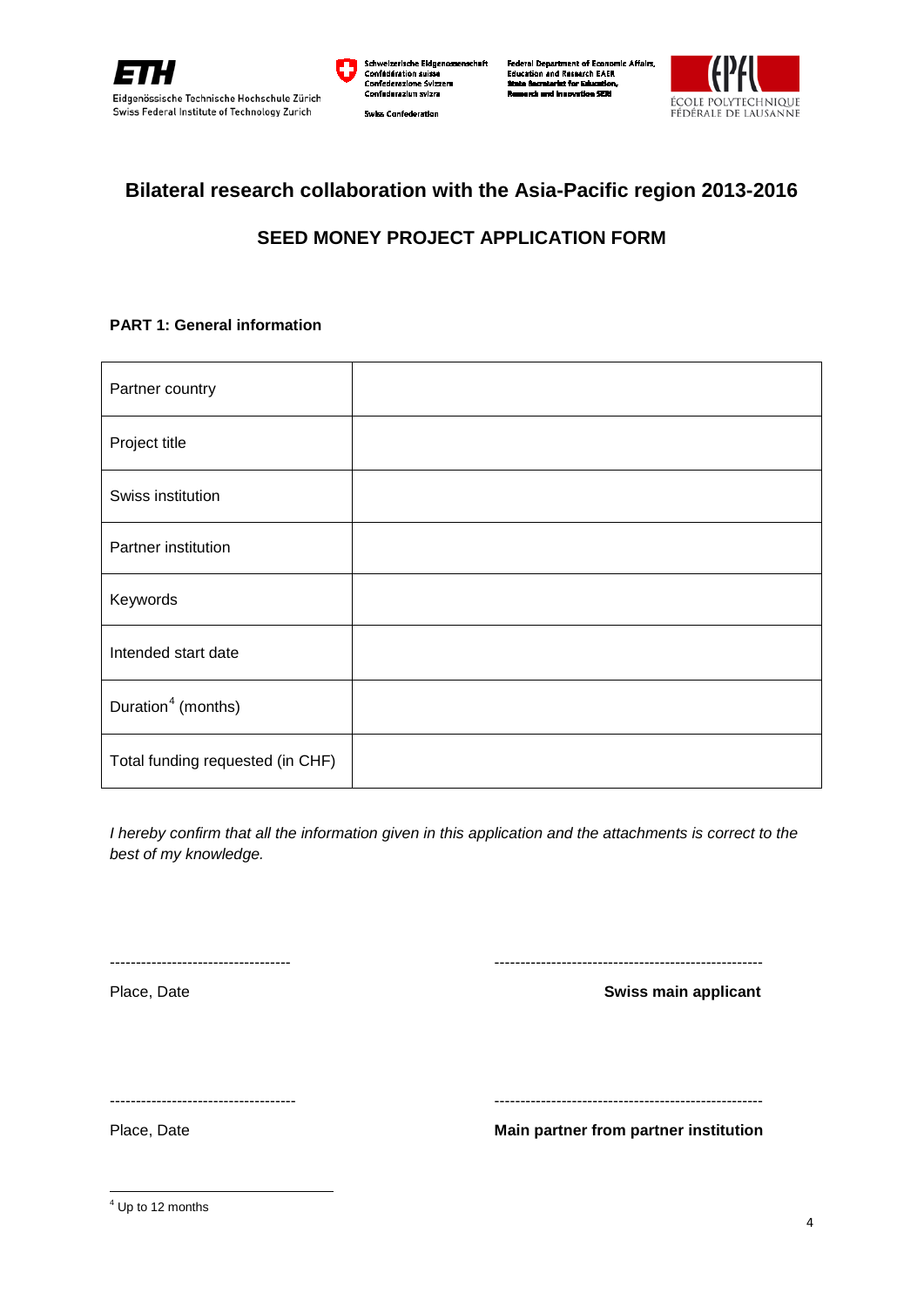

.<br>rische Eidge **Confédératio** . . . . . . .<br>1e Svizzera Swiss Confederation

rtment of Economic Affairs. ral Dei n Econol<br>ch EAER and Res



#### 1.1. Swiss main applicant

| Family name:     |  |
|------------------|--|
| First name(s):   |  |
| Academic degree: |  |
| Sex:             |  |
| Date of birth:   |  |
| Nationality:     |  |
| Institution:     |  |
| City:            |  |
| Country:         |  |
| E-mail:          |  |
| Phone number:    |  |
|                  |  |

#### 1.2. Main partner from institution abroad

| Family name:     |  |
|------------------|--|
| First name(s):   |  |
| Academic degree: |  |
| Sex:             |  |
| Date of birth:   |  |
| Nationality:     |  |
| Institution:     |  |
| City:            |  |
| Country:         |  |
| E-mail:          |  |
| Phone number:    |  |

#### 1.3. Budget

Please fill in the budget table below and present the contributions of each partner (financial and inkind). Other funding sources must be mentioned as well. If necessary, the table may be adapted by the applicant.

- A roundtrip economy ticket for flights up to CHF 2,000 per trip may be granted.
- Accommodation costs and consumables or equipment for meetings can be granted. Please indicate the estimated costs in detail.
- Partial salary costs may only be granted for the author of a joint proposal to be submitted to a larger funding agency.